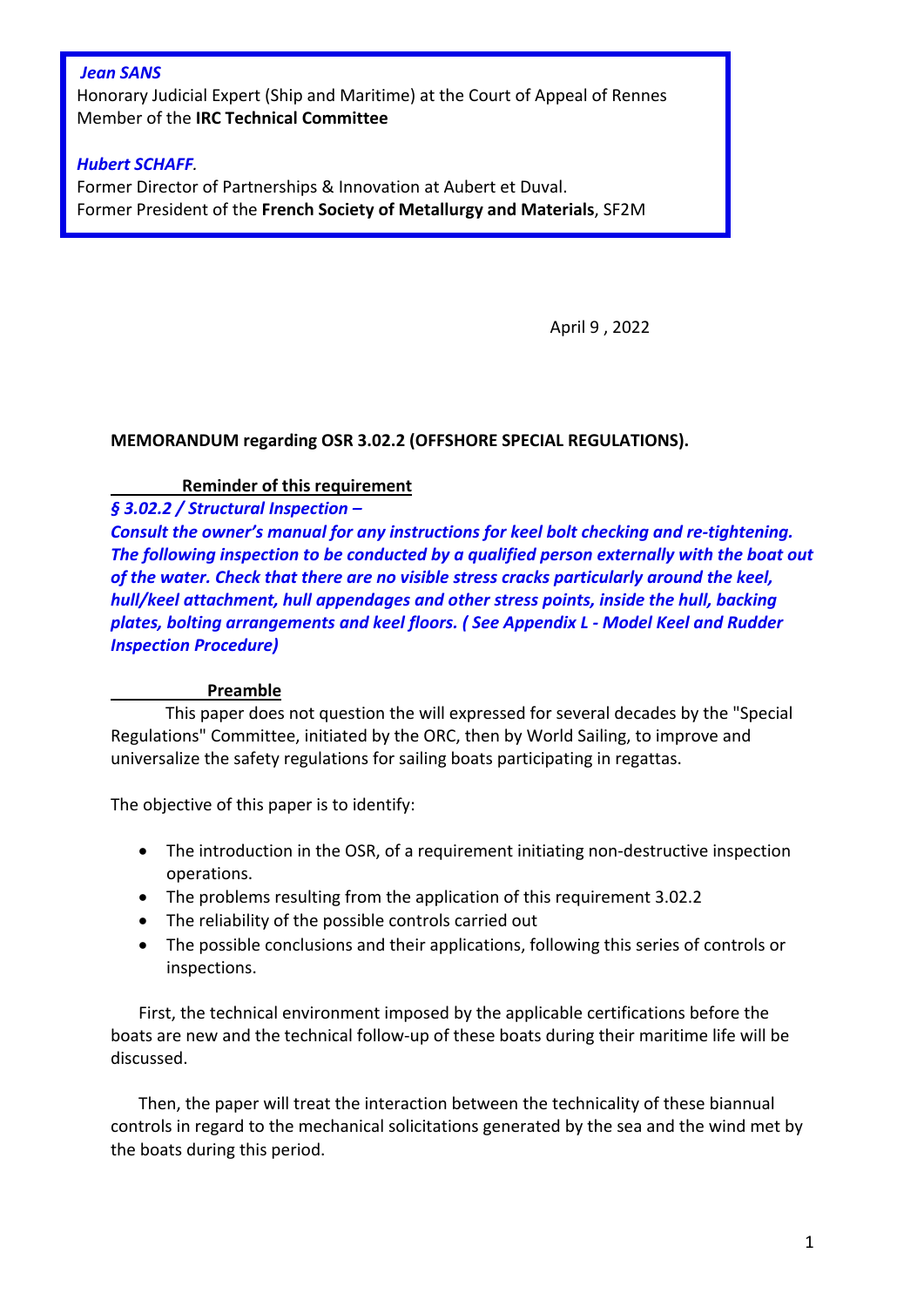The objective of the "Special Regulations" is to prevent events that could endanger the sailors. To do this, the SRs impose both requirements that protect the crew individually and requirements that concern the vessel. For this second part, the "SRs" are based on ISO standards or the use of "good practices (rules of the art)".

This new requirement 3.02.2 is essentially a preventive rule whose objective is to anticipate, as much as possible, a risk of ruin of the keel assembly or steering gear.

The question is therefore: *Does rule 3.02.2 achieve this objective?* This paper attempts to answer this question.

## **1/ Scope of application of this prescription**

The scope of this prescription concerns the attachment of keels (in the general sense) and extends to hull appendages including steering gear (rudders).

It should be noted that the consequences of the failure of a rudder stock (even a single one) are not the same as those resulting from the loss of the keel, which directly affects the boat's stability and therefore its possible capsizing.

It should also be noted that the loss of a boat's keel often has tragic consequences, although some boats have managed to reach a shelter or wait for help after the loss of their keel (the Avs of a boat having lost its keel is of the order of 45° to 60°).

Finally, this prescription only concerns the mechanical ruins relative to the entities "**keels or appen**dages", to their assemblies on the boat and excludes the consequences of shocks during navigation with shoals, marine mammals or floating objects.

The part relating to rudders will be dealt with at the end of this file.

# **2/ Construction norms and introduction to the market of (racing) yachts** Some details:

- The " EC 94/25 " Directive was implemented in Europe in June 1996. From this date, all boats from 2.5 to 24m, to be sold on the European market, must comply with the prescriptions contained in this Directive.
- The Notified Bodies are organizations recognized by the EC. They are charged with the application of this certification.

Their mission is limited to guaranteeing that a pleasure boat from 2.5 to 24 m can be sold on the European market.

- The " 94/25 " Directive only imposes 3 " ISO Standards ".
	- o ISO 8666 (Main dimensions)
	- o ISO 10087 (CIN / HIN code).
	- o ISO 12217-2 (Stability / Buoyancy)

I specify that the use of the ISO 12215-9 norm, which deals with sampling calculations (implemented in 2012) is not mandatory.

The **shipyard (builder)** can use its own methods (or internal "Norms"), or other references (e.g., classification societies, other norms such as ABS) as long as their requirements are at least equal to those of the above-mentioned ISO.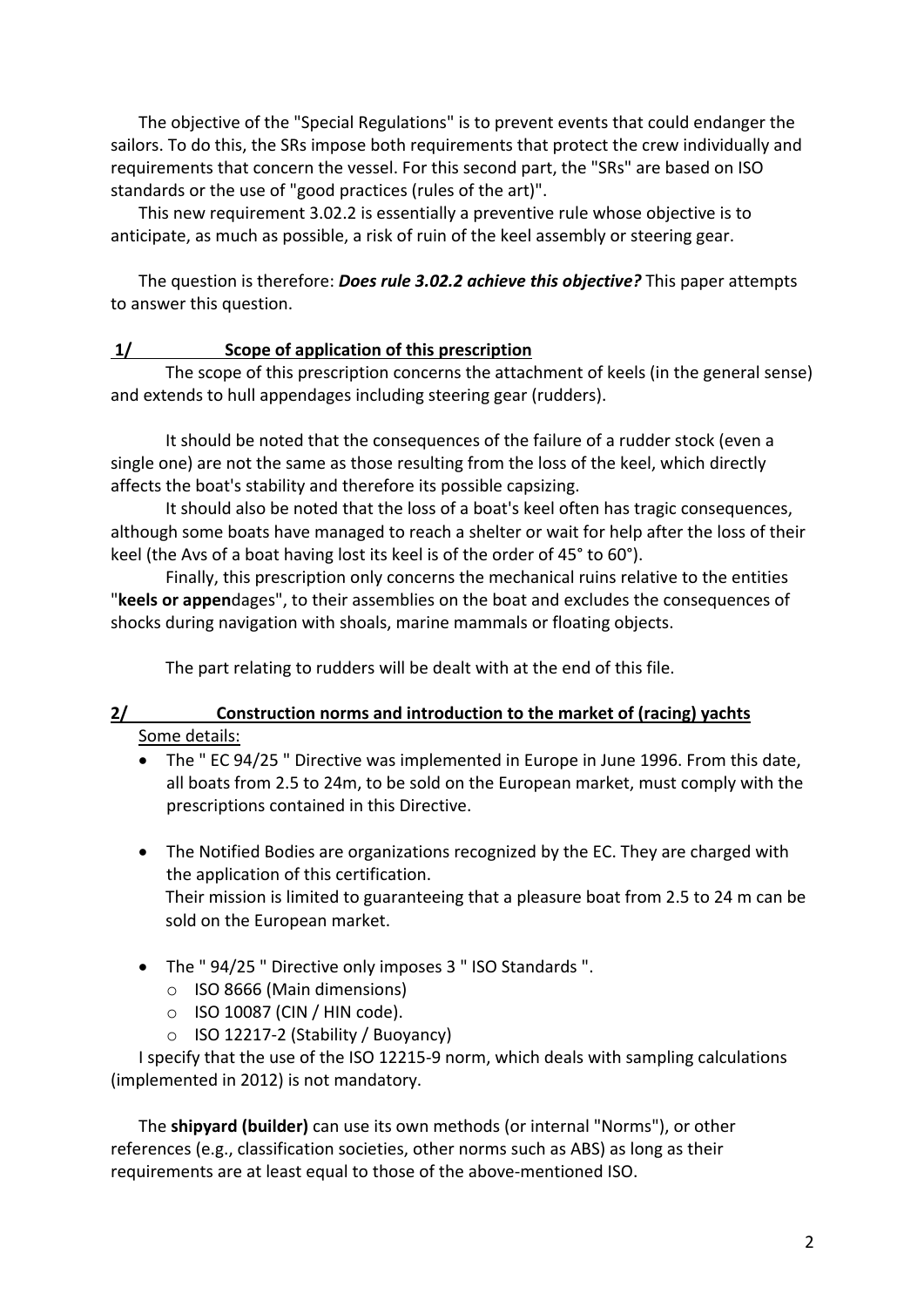• The CE certification only concerns the construction of the boat. Under no circumstances are the notified bodies responsible for issuing an opinion on repairs following accidents or on routine maintenance operations.

On possible modifications of the boat (keel, structure, etc.). This operation must be requested in advance by the shipyard builder and be the subject of a new buoyancy/stability certificate and a new sampling study (12215-9). A local repair yard cannot make this request since it does not have the CE certification file of the boat, which is the property of the shipbuilder. In other words, only the Shipyard can modify the boat, such as replacing a bulb keel with a straight keel. Normally, any modification of the keel must be declared (and possibly retested for stability) as an introduction to the market of a new model with its buoyancy

certificate.

- The OSRs classify races in "Categories 0, 1, 2, 3..." and refer to the requirements contained in the norms "ISO 12215 or ISO 12217-2 Category A, B, C". In fact, and this is not obvious to owners and/or skippers, this double use of the word "category" often makes the SROs complex to interpret. CE Certification uses the term Design Category A, B, C, D. Design Category A refers to "offshore" sailing, which encompasses "categories 0, 1, 2" of the OSRs.
- For boats over 24 m, it is simpler since they are not CE certified but must be certified by a classification and control society (Veritas, Lloyd's, Rina, etc.) when they are first launched, but also in case of damage or modifications.
- For boats less than 24 m, not CE certified, because identified as "sailing boats for competition only" (e.g. IMOCA), their class rules often require that their structures be validated by a recognized organization or by the architect and that they must comply with the regulations of their flag.
- The ISO 12215 norm includes 6 modules (modules 1, 2, 3 have been deleted). Modules 4, 5, 6 are limited to construction codes or definitions of structural elements. Module 8 deals with rudder calculations and does not take into account the risks of fatigue cracking. In fact, the evolution of the calculation of samples has progressively moved from the know-how accumulated by the Builders to a scientific approach with module 12215-9.

Module 9 takes into account the resistance of the hull to certain heeling conditions and presents in an annex (Informative) a "Simplified evaluation of the fatigue strength".

Module 10 covers mast and rigging calculations.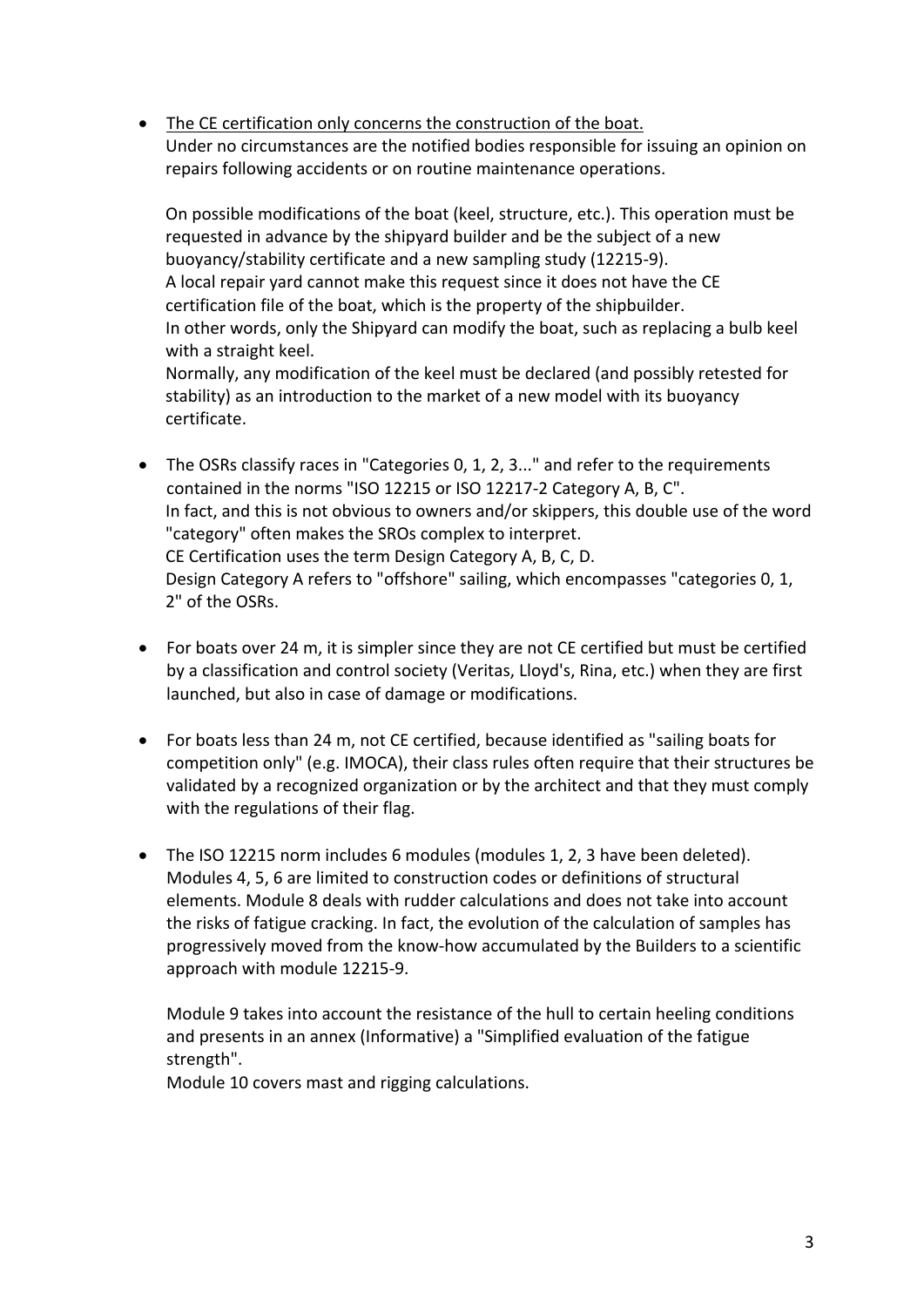• The "Plan Review" initiated by World Sailing.

Extract from the description of the "Plan Review« Calculations The plan review shall include independent calculations by the notified body of the areas listed above. These calculations may be by hand, spreadsheet or by an ISO 12215 program. The designers/builders submitted calculations shall not be taken as the only proof of compliance. »

In itself, this idea of "Plan Review" is not aberrant, because it amounts to instituting a redundant control system. In order to carry out this control, World Sailing approves a number of Notified Bodies.

In reality, World Sailing only manages the administrative side of this "Plan Review". Indeed, the methodology of the "Plan Review" is not redundant, since it is (for cost reasons) the same Notified Body that proceeds to the initial CE certification, which is totally independent of World Sailing's prescriptions, and then carries out the "Plan Review". There is little chance that the organization that validated the CE certification will derail its own work in the "Plan Review".

## **Remarks on this § 2:**

For sailboats under 24 m, the OSRs establishes a borderline before and after 2009, (i.e. 1987 to 2009 and after 2010), this borderline seems incomprehensible since 1996 all sailboats introduced to the market in Europe must be "CE". In reality, all non-European manufacturers wishing to export to Europe comply with the CE regulations.

Normally the reference should be 1996 (or at least 1998 in order to absorb the time of implementation of the Directive in the legislations of each European country) and not 2009.

On the other hand, it is surprising that the earliest date is 1987, especially since boats prior to 1987 still participate in offshore regattas (Fastnet, Bermuda race, Sydney Hobart ...).

There are even plans for a remake of the Whitbread: **"***2023 Ocean Globe Race: The Whitbread Race is back!":*

**«** *Entries are limited to 'approved' fiberglass production yachts designed prior to 1988, from 47ft (14.32m) to 66ft (20.11m) LOA segregated into two groups:*

*ADVENTURE 47 to 56ft (14.32-17.06m) and SAYULA 56-66ft (17.07-20.11m) classes. In addition, original entries from the first three Whitbread Races (1973/4, 1977/8 and 1981/2) together with 'Class surveyed' production sail training yachts up to 68ft (20.73m) make up a third FLYER Class. Nautor Swan production yachts that fall within the age/length parameters are currently approved, and similar well-proven production yachts will be considered on application. The fleet is limited to a maximum of 30 yachts and the Race will be sailed under the International Collision Regulations.* »

The first Whitbread was 50 years ago!!! and yet a SWAN 65 is not yet classified as a "classic sailboat", moreover a dozen SWAN 65 are still measured in 2021 in ORC or IRC.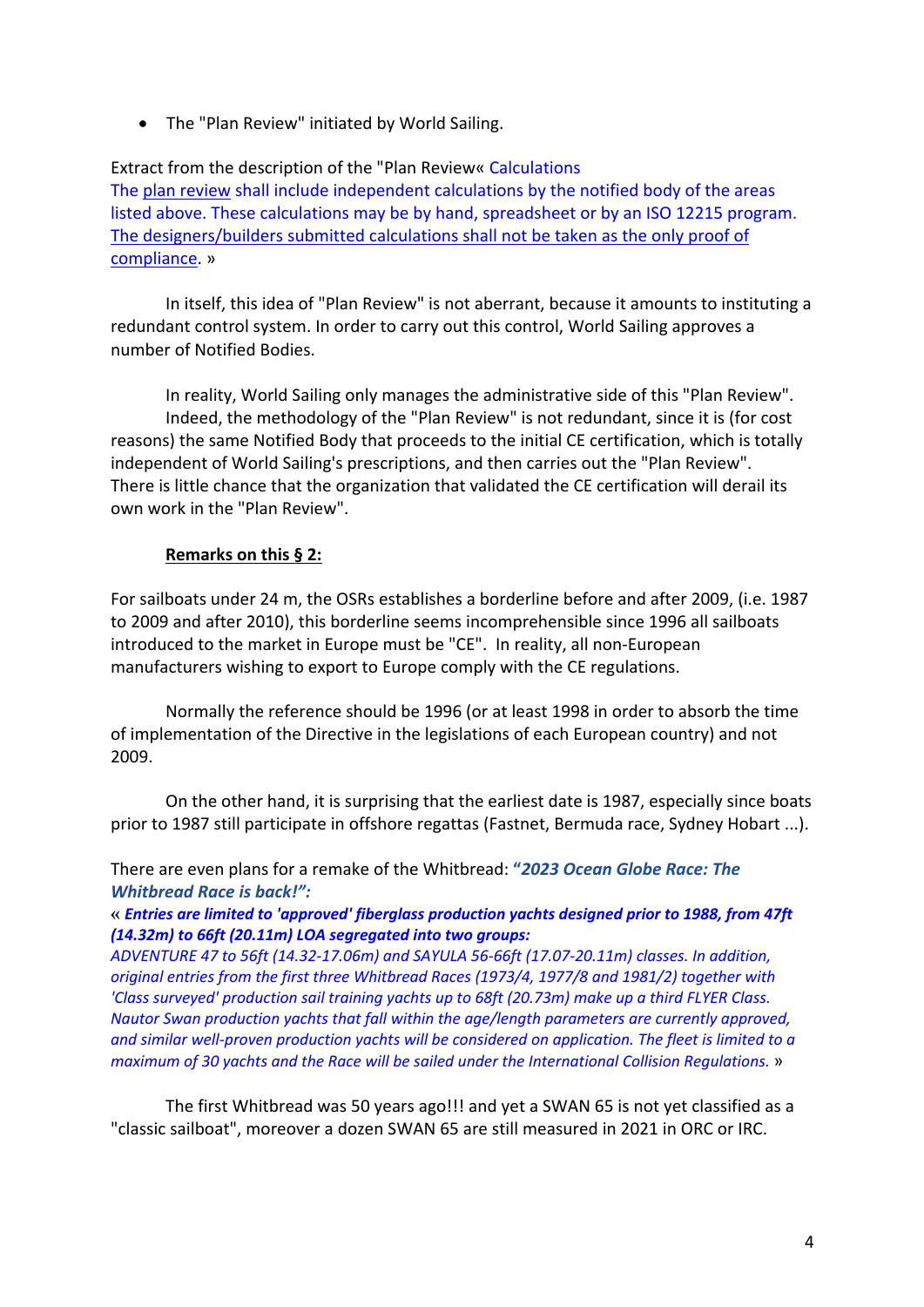This paragraph on the evolution of the implementation of the OSR rules allows us to situate the field of application of this OSR 3.02.2 prescription in relation to the regulations that were in force when the boats were built.

It is also important to take into account that the EC Certification only concerns the construction of boats and their introduction to the European market and is in no way applicable to repairs, maintenance, or possible "refits".

Only boats over 24 m are subject to periodic inspections during their life or after a disaster.

## **3/ Causes of failure of keel assemblies**

The records that have been compiled by the Special Regulations Committee list approximately 90 keel failures (usually the loss of the keel) affecting boats participating in offshore regattas or delivery.

Of these 90 known cases between 1983 and 2018 (35 years) we identify:

- **Approximately 20 keels have been lost due to groundings, violent contact with marine mammals, containers, wrecks.**
- 22 IMOCA Class boats that lost their keel or bulb or suffered damage to the keel head or control systems.
- 11 Mini 6.50 boats that lost their keel.

Of the 90 known cases, recurring disorders were identified on more than 60 boats with the following technical causalities:

#### "**Fatigue, Design, Welds, Fabrication, Assembly Technology, Delamination, Under sizing**".

We note that only a few boats over 24 m have been victims of this type of accident. This is normal, because firstly these boats are less numerous, and secondly because they are subject to more stringent regulations which apply during their maritime lives (regulations of their "flag"), whereas pleasure sailing boats (up to 24 m) are not subject to any postconstruction technical inspection, even after a loss.

In case of a damage, the insurer will send a surveyor to inventory the damage and to determine with the repairing shipyard the methodology for the repair. In no case is the insurer obliged by the insurance contract to commission the follow-up of the works and the receipt of these works.

It is also impossible for a marine surveyor to obtain information from the insurers regarding any previous damage to a vessel.

Although keeping a ship's logbook is normally mandatory in offshore navigation, this is not the reality. It is therefore impossible to know the history of the navigations, the possible events, the maintenance operations, etc...

Out of these 90 keel losses, we can exclude the 20 losses due to grounding or contact with an obstacle. These events are the responsibility of the skipper or the lack of chance to hit a floating obstacle.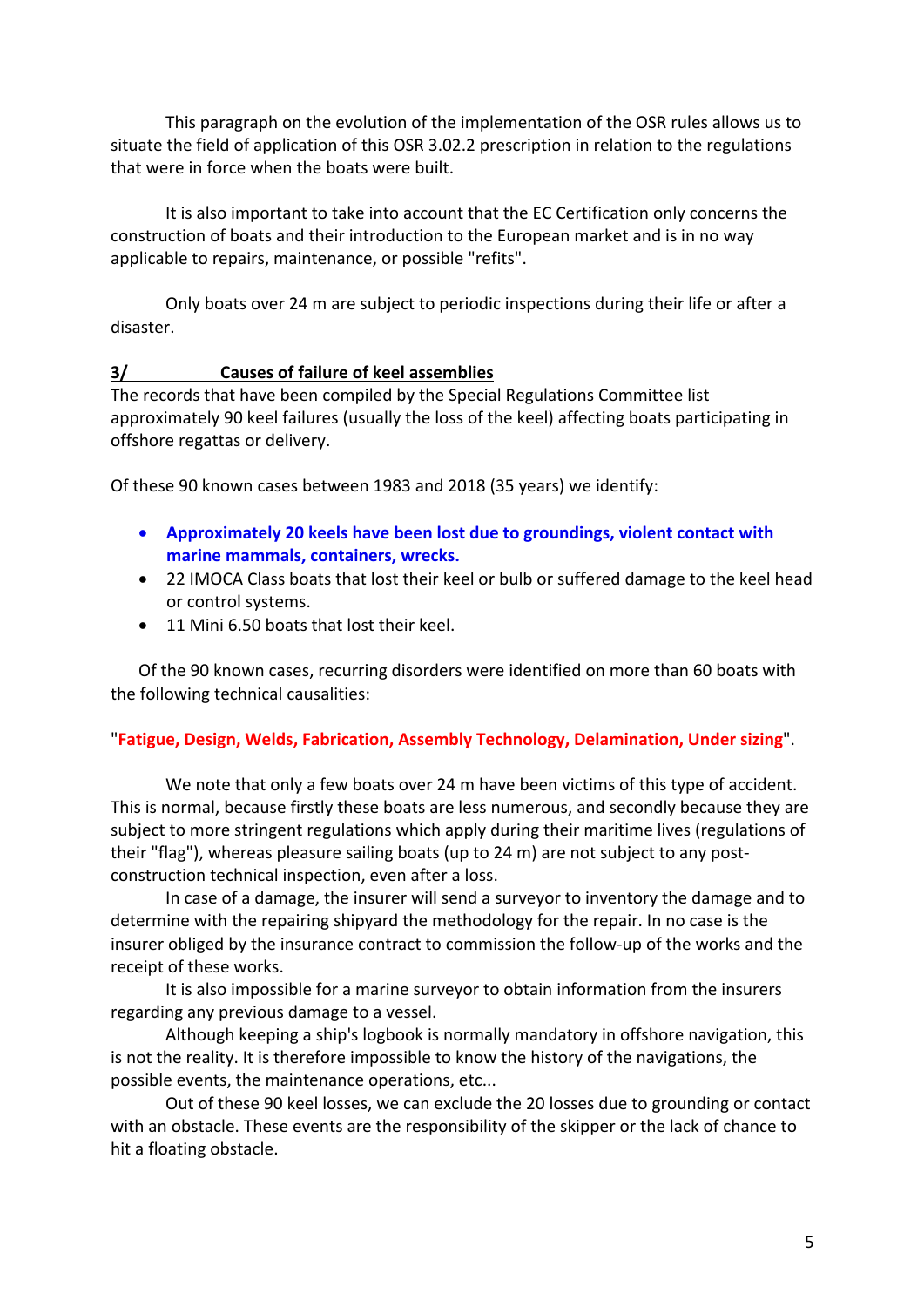The last module of the ISO 12215-9 norm includes a paragraph "Vertical heeling of a keelboat". This paragraph was added to encourage Builders to provide a structure that takes into account the dry-docking for inspections or careening.

Thus the prescriptions of the norm 12215-9 require that the structure must resist a vertical force equal to :

F (newtons) = 9.81 \* (Maximum load displacement - keel mass).

For a 12 m boat (5500 kg) this force is about  $40*10<sup>3</sup>$  Newtons.

 We understand that it is impossible to impose that the structure of this pleasure boat resists to a frontal shock on a rock, at the level of the low point of the keel during a navigation at 8 or 10 knots (5,2 m/s).

At the moment of this type of impact, the sudden deceleration is of the order of 16 m/s2.

The laws of dynamics evaluate the force at contact at 5500  $*$  16 = 88 $*10<sup>3</sup>$ Newtons.

We must remain realistic, a boat must remain Archimedean, i.e. be calculated to resist the forces in normal navigation relative to this mode.

33 boats of the IMOCA or Mini 6.50 type have effectively lost their keel. This important number of damaged boats is quite simple to explain. To do so, we must put these losses in the context of the time.

During the 80's and 90's, there was a spirit of adventure and freedom, which expressed itself by the will to get out of the conventional regatta schemes which were based on very restrictive rules (the main one being then the IOR rule).

This was the case for the Mini-Transat, the BOC Challenge and the Vendée Globe.

We then found ourselves in the pattern and deviations known in all motor sports. This can be summarized as follows: "Engineers, architects and skippers are obsessed with gaining speed. They look for this speed where it is technically feasible and easy".

The invention of the pendulum keel (first in Mini 6.50), which can be compared to the turbo compressor on internal combustion engines, will be the starting point of the obsession to build the lightest possible FIN KEEL in order to recover this delta of weight to increase the weight of the bulb, without increasing the displacement of the boat.

With the diffusion of Carbon, which appeared at that time, as "the miracle material" that can be worked in any workshop, we have all the ingredients to make the failures happen.

Having been very close to the Teams, as co-director of the race (Vendée Globe 89/92/96/2000), I can say that the technological imagination was rife from 1992 to 2000 and that all technological solutions were tried, but not always to good effect.

Thus, about fifteen carbon Fin Keels had very serious problems (partial or total rupture)

The use of Carbon having shown its limit, the IMOCA community then turned to a new technology using mechanically welded construction from HLE type steels (example STRENX 700/960/1300 or WELDOX 700/900/1200).

The result will be technically less disastrous, but the publicity on this type of manufacture and especially on the HLE material will prove to be the cause of failure of keel sails of standard boats and also of boats over 24m. These failures are not related to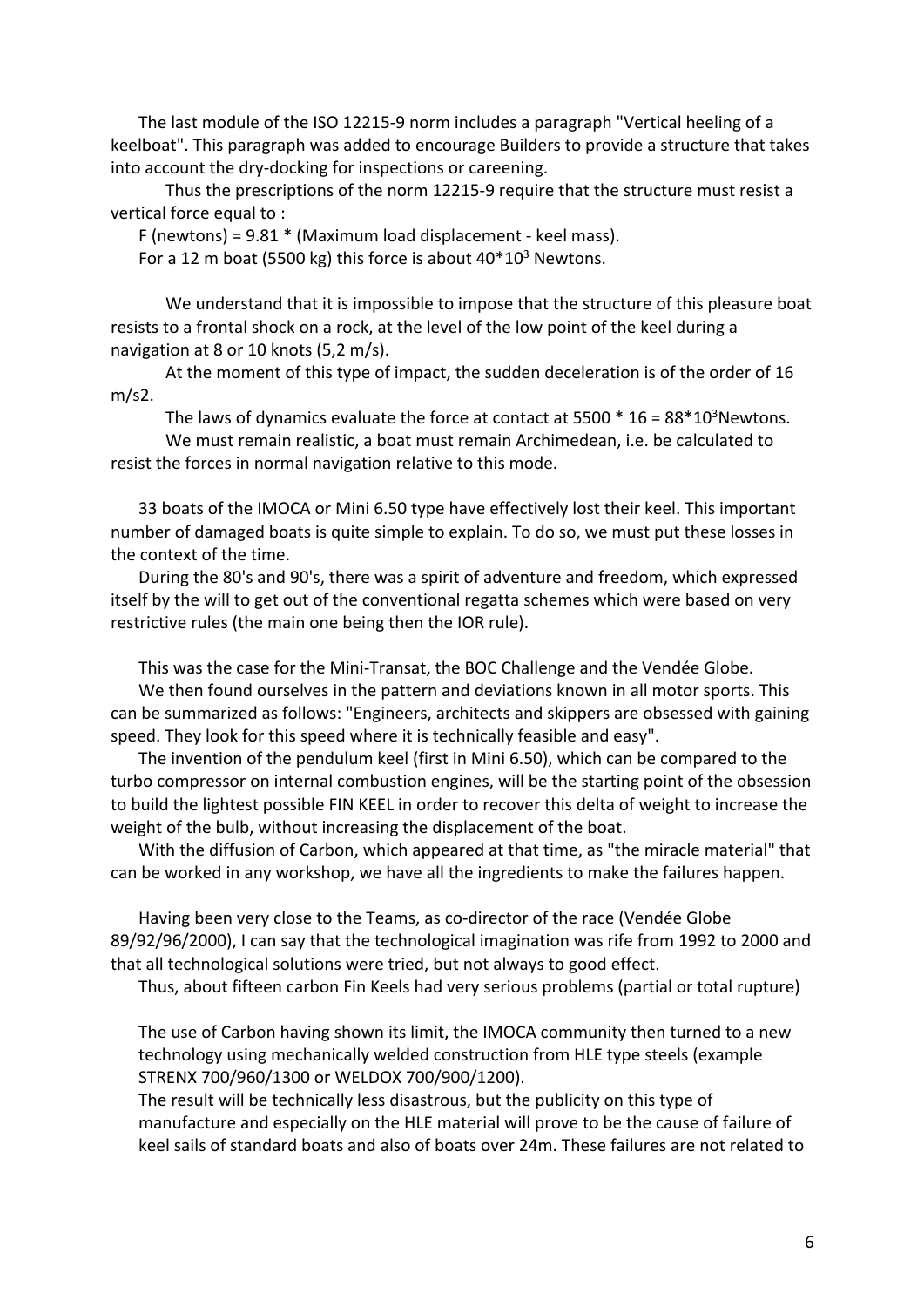the quality of the material but to the post-weld stress relieving treatments which are very often neglected or badly conducted.

A forgotten or badly performed stress relieving treatment leaves residual stresses in some welds. These stresses are added to the fatigue stresses and can quickly lead to cracking.

The failure to respect the "good practices" of the mechanical welding design appears to be a serious cause of keel failure.

It was not until the 2010s that the IMOCA Class imposed the solution of mutualizing keel sails by adopting a manufacturing process based on the same model in monobloc forged steel (without welding). Only one grade of steel will be authorized, ("APX4" for Aubert & Duval or "VG900i" for Thyssen). Since that date, there have been no incidents. I would add that a very precise and documented design document relating to the technological equipment of keel sails has been introduced in the Class Rules.

On the Mini 6.50s, an identical scheme has been developed, but the scale factor compared to the IMOCA boats will limit the consequences of failures.

## **Causes cited in loss reports:**

 **Fatigue, Design, Welds, Fabrication, Joining Technology, Delamination, Undersizing**

These technical causes of ruin, listed above, are in fact intimately linked. In reality, there is **never an initial sudden plastic failure** resulting from an obvious under-dimensioning of the keel fin or its assembly.

The failure of the assembly takes place by fatigue of a mechanical element, under the effect of strengths much weaker than those taken into account in the assumptions of calculations (static or dynamic) usual of RDM (Resistance of Materials) relating to the various cases of loading.



The term "*loading cases or conditions*" refers to the influence of the ship's displacement and sailing conditions (speed, acceleration, sea state, etc.), which generate dynamic mechanical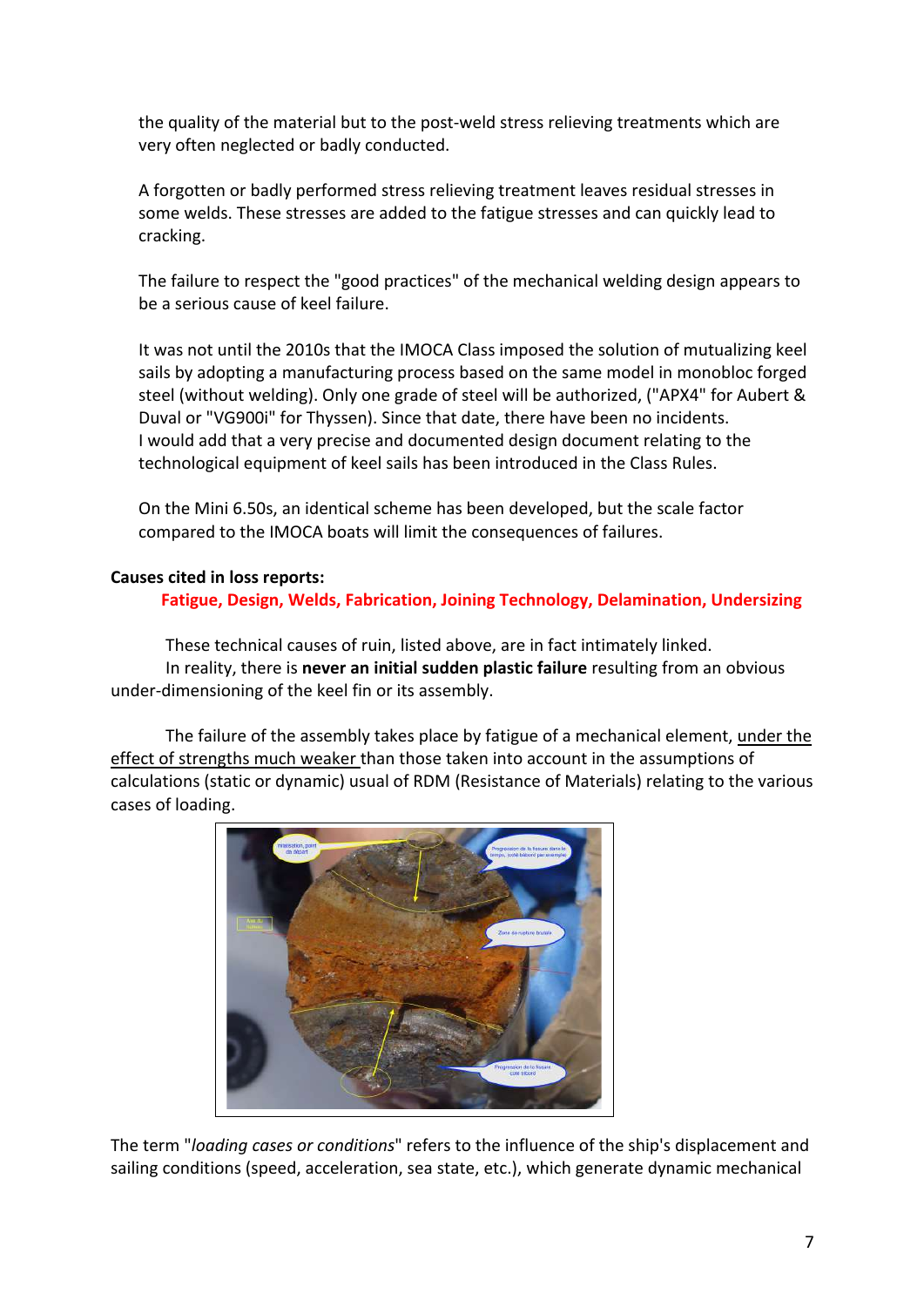solicitations, vibratory regimes that act on the ship and in particular on the ship's beam and are at the origin of the creation of cyclic solicitations.

## **The consideration of cyclic stresses then becomes essential.**

The ISO 12215-9 standard provides an overview of these cycle numbers:

- Tacking and gybing - typically on the order of 104 alternating stress cycles over the life of the vessel

- Rigid body motions - typically on the order of  $10<sup>5</sup>$  alternating stress cycles over the life of the vessel

- Flutter or vibration related phenomena - typically on the order of  $10<sup>5</sup>$  alternating stress cycles over the life of the vessel.

Fatigue strength is well represented by the Wöhler curve.

The Wöhler curve of a material represents the experimental relationship between the amplitude of the applied stresses S (ordinate) and a number of cycles N (abscissa).

At the beginning "Cycle 1" the maximum admissible stress is the mechanical resistance Rm of the



material. As the number of cycles increases, the fatigue stress decreases.

The horizontal line at the bottom of the curve is called "endurance limit".

Below this stress, the service life is infinite (provided that no other damage occurs, such as corrosion).

The Wöhler curve divides the "Ncycles" space into 3 zones:

o The low cycle fatigue zone (between "0" and 10<sup>5</sup>cycles)

Low cycle fatigue corresponds to the area (Zone 1 of the Wöhler curve) with a very short life span. It includes "plastic fatigue", however there are for example high strength alloys for which low cycle fatigue does not necessarily involve plastic deformation.

o Limited endurance zone (between  $10^5$  and  $10^7$  cycles)

This is zone 2. The life without failure must not exceed the number of cycles determined by the tests.

o Unlimited Fatigue Zone (beyond 107 cycles)

This is Zone 3. If no cracks appear during the  $10<sup>7</sup>$ -cycle tests, the part or assembly is considered "sound". That is, there is little chance of a fatigue failure occurring.

The problem is that everything is based on the number of fatigue cycles and that this total number of cycles is closely related to the time factor, i.e. the life of the vessel and the severity of the cyclic stresses it encounters.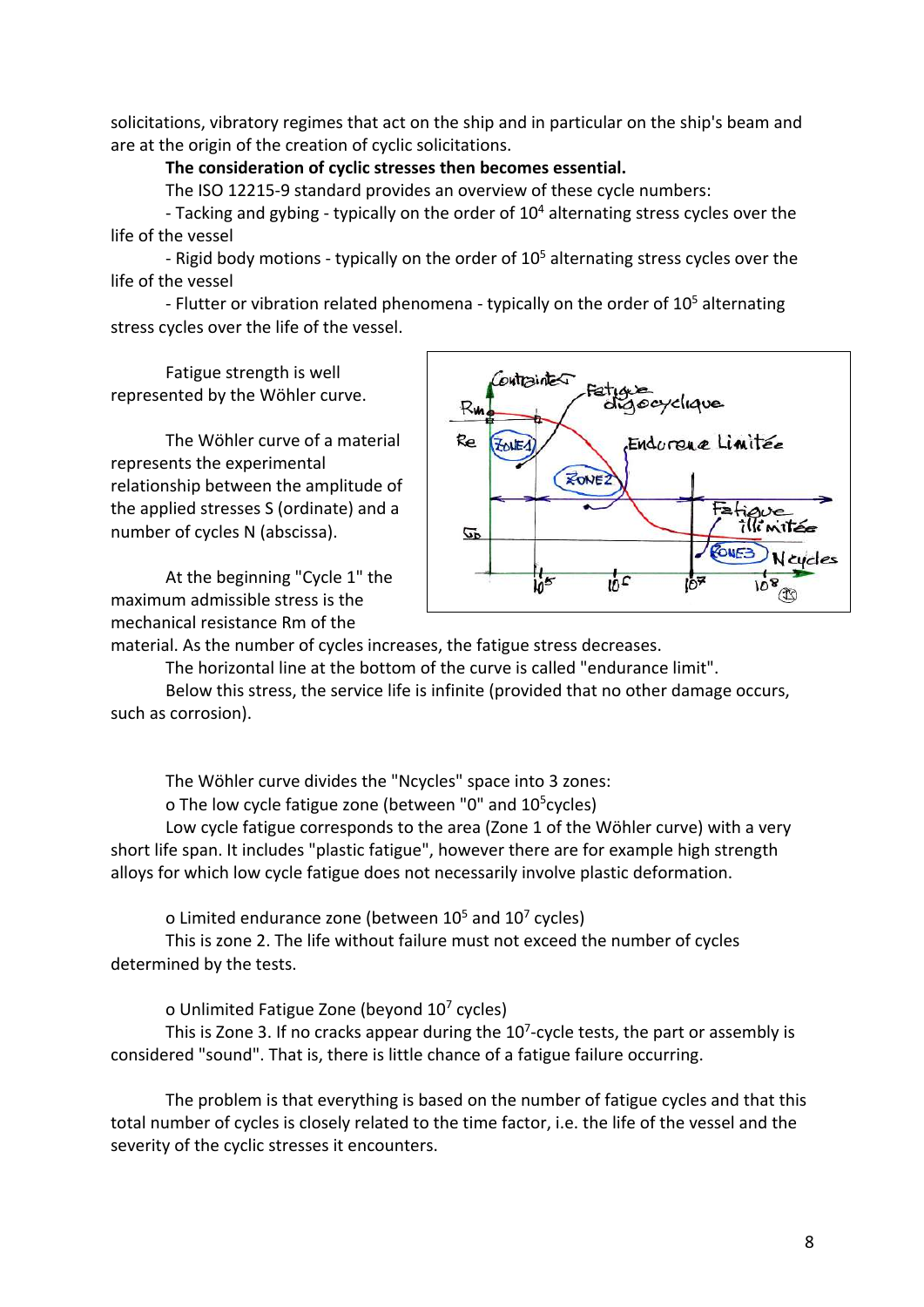The life of a boat is theoretically based on 8 million cycles (assumption of the ISO 12215-9 standard).

These 8 million cycles are  $(10<sup>7</sup>$  cycles) -  $(2$  million cycles).

We are therefore quite close to the hinge between the zone (2) of endurance and the zone (3) of unlimited fatigue.

These 8 million cycles refer to different periods, speeds and sailing conditions (maneuvers, sea conditions, regularity of wind, etc.). It is obvious that this number in the global state is an approximation.

Not all mechanical components undergo the same number of cycles over the same period. For example, the rudder stock is subject to much more alternating bending than the keel blade, because each force on the tiller generates a cycle, and therefore a bending moment in the stock, the intensity of which depends on the force exerted on the tiller.

As it is impossible to carry out full-scale tests over an unlimited period of time (at least up to 107 cycles), we work on a hypothesis that we think is realistic. For the keel sail, the cycles are generated by the tacking, the instability of the heel and the movements resulting from the waves encountered.

Thus, for Standard 12215-9, the assumptions correspond to about 25 to 30 years of moderate to heavy use in normal recreational sailing (including basic racing) or about 5 years of intensive offshore racing (about 30,000 miles of racing per year plus associated training and preparation).

These assumptions are close to reality, with a very large safety margin, for cruising yachts (even some one-offs).

On the other hand, for boats used by "professional" crews, the assessment is much more complex and depends on the type of boat and the race course. For example, a Vendée-Globe is 28,000 miles in Category 0.

In addition, these hypotheses implicitly consider that the boats remain permanently Archimedean during their operating time.

Indeed, these assumptions become false in the case of racing yachts which use, occasionally during navigation, means of lift (foils and pendulum keels) which amplify the cyclic movements and generate variations in loads which are very difficult to evaluate and which are higher than those of the same boat sailing permanently in Archimedian regime.

As for the effects of shocks, buckling, punching by the sea of the planks or associated structures, slamming, they are also much less well evaluated (remember the punching of the planking of American Magic during AC36).

# **4/ How can we control this problem?**

The number of accidents concerning keel losses in relation to the number of pleasure boats in circulation in the world is infinitesimally low, which does not exempt us from being interested in this phenomenon of ruin.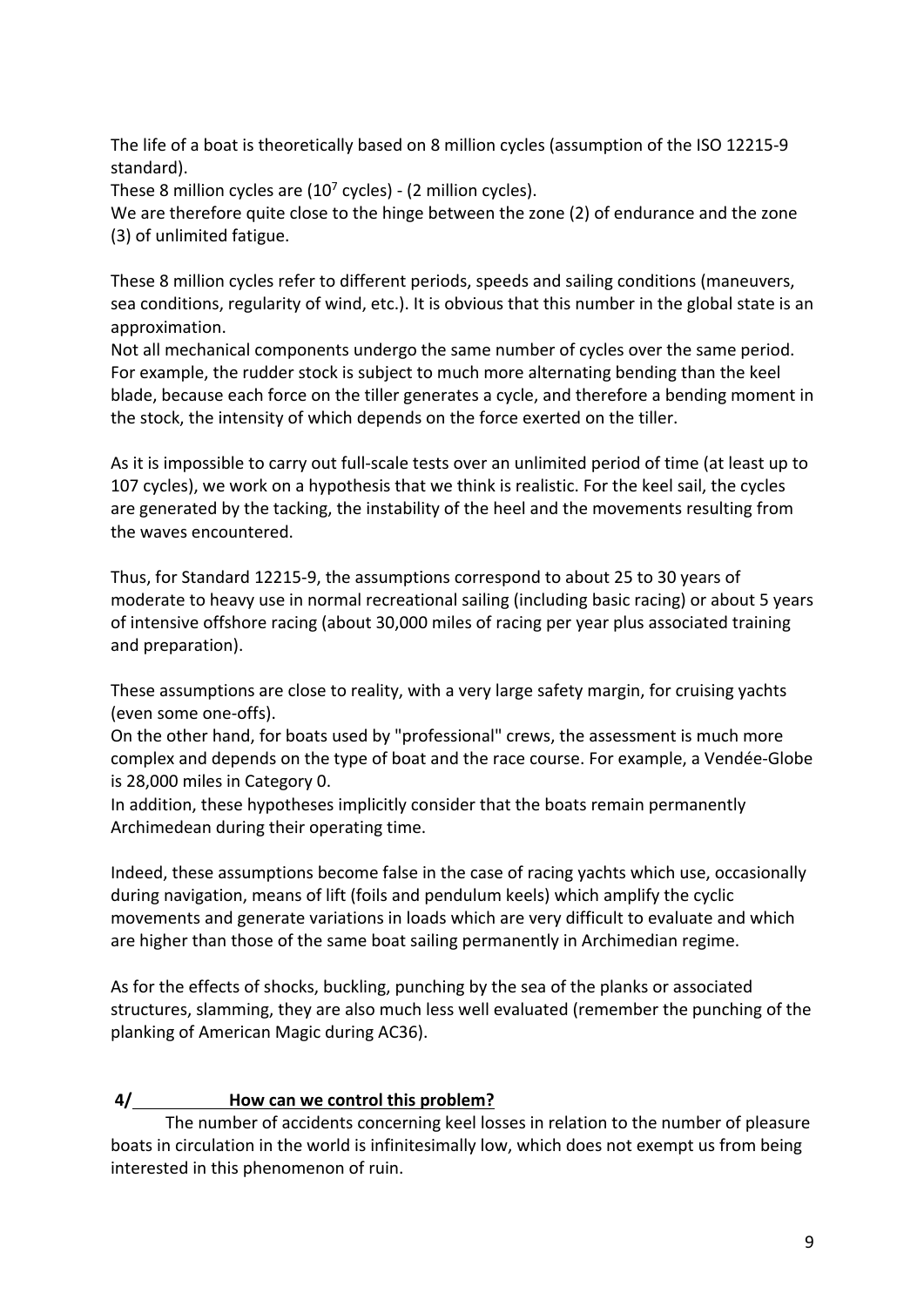Secondly, the ISO 12215-9 standard seems, to date, sufficiently complete and explicit to govern the assembly of keels to the hull of boats during design and manufacture.

Indeed, the tools contained in ISO 12215-9 allow design offices to dimension, but especially to design systems that limit stress concentrations. It is obvious that the know-how of the design office is the best defense against these types of fatigue failure.

## **This does not mean, however, that in the field of ocean racing, it is not necessary to alert builders, owners and skippers of certain risks of technological ruin caused by cyclic fatigue stresses.**

The CE certification appears as the exhaustive reference for the manufacturing of a pleasure boat.

Moreover, the OSRs refer both to this certification (especially for Sampling and Stability) and to the texts of the ISO standards.

There is no classification in the EC Directive for sailing boats that can be used in regattas, whether coastal, offshore or "transatlantic", even though these boats are used in offshore races in more difficult sailing conditions than those normally encountered by a cruising boat.

However, the European legislator has issued this warning about loading conditions.

"During the final stages of development of ISO 12215-9, and after some of its essential parts were published, several authorities adopted this International Standard for the assessment of high-performance racing yachts. While it is true that a Class A cruising yacht intended for trans-oceanic sailing can theoretically undergo the same loads as a competitive racing yacht, these have not been the primary focus of ISO 12215-9. Designers are therefore strongly cautioned not to design a competition sailboat with virtually all structural elements just right."

This precision is important and in fact defines the limits of application of ISO 12215-9 or any standards that rely on the same limits.

Indeed, the interpretation of structural strength calculations (hull bottom, keel assembly, etc.) is based on the calculation methods used, but above all, in the end, on the comparison of the results with the limits that must not be exceeded.

And these limits depend on the conditions of use of the boat, i.e :

- **Its type and characteristics**
- **Its navigation area (sea and weather)**
- **The duration of navigation**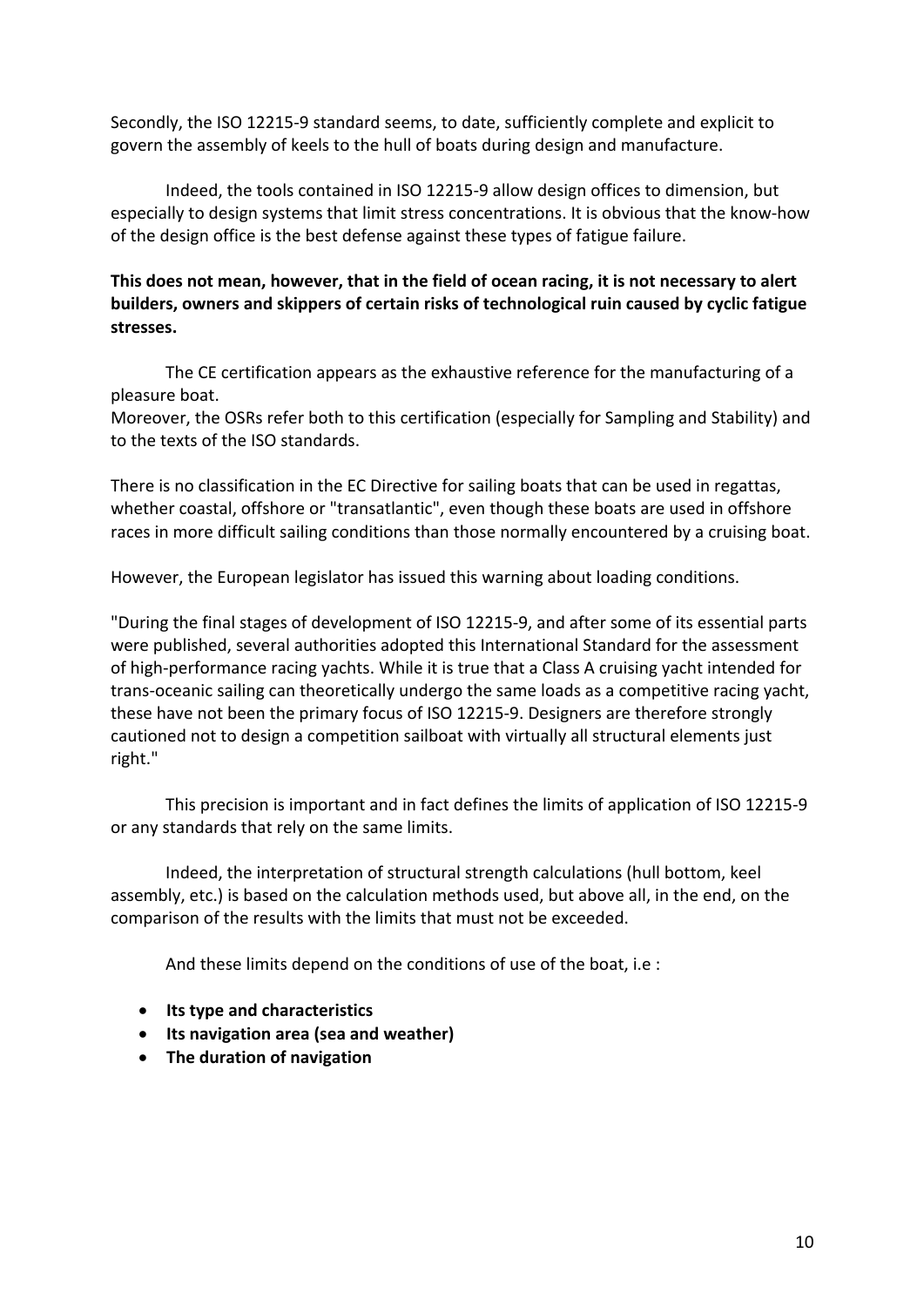## **5/ The reliability and fragility of the recommended diagnostics**

It should be noted that in the case of keel losses, **the ruptures affect totally inaccessible areas,** such as the interface between the sole and the hull, or the embedding of the nose of the keel fin in a well-integrated into the hull, or the bearings of a canting keel, etc... Three of the most common examples.

Local cracks in the gel-coat at the interface, or even traces of rust are not usable to deduce a diagnosis. At most, they point to remove the keel and a very local investigation of the bolts (the structural steel elements overmolded in the lead keel cannot be inspected), or of the composite (ultrasound).

As shown in the removal operation (keel) below, the entire periphery of the sole of the keel design showed rust runs at the hull bottom. The removal operation (keel) showed that the assembly was very sound, that even the stud threads were limited in such a way as to have a smooth cylinder at the exit of the cast iron ballast (sensitive zone in fatigue). The rust runs were in fact coming from the lower edge of the cast iron sole which is impossible to protect from corrosion, even with a paint.



This removal of the keel prescribed by the OSRs appears to be a precautionary principle. The decision to remove at the time of the inspection (rust on the periphery of the keel sole) will remain a very subjective decision.

Prescription 3.02.2 also refers to the tightening of bolts, screws, studs used for the assembly of the keel to the hull and asks for reference to the owner's manual.

Let's be realistic, this operation is not trivial, and especially should not be carried out without having the keel/hull assembly plan. Indeed, everything depends on the type of assembly:

o Has a rigid gasket such as casting resin or a Sykaflex type gasket or a non-polymerizing gasket, etc., been used in the keel/hull interface?

o Is it a conical embedding?

o What is the tightening torque?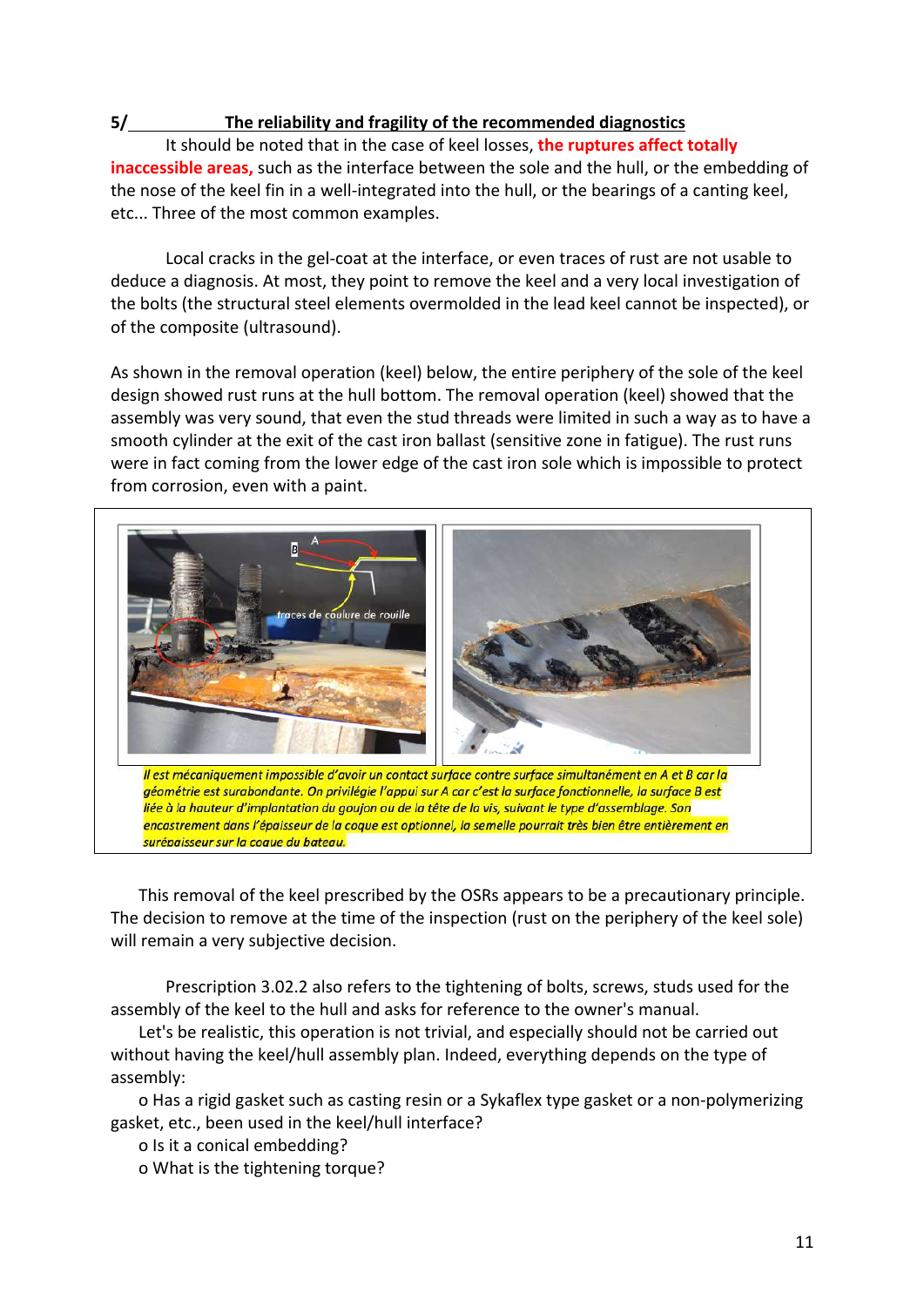These are all questions that are not answered in the owner's manual. Even if you go to a local boatyard, unless it is a dealer of the manufacturer (and even then), there is little chance that it can answer these questions. Also, on many boats, the hex nut heads are covered with lamination, when they are not completely inaccessible, especially for a torque wrench.

In fact, it is not recommended at all (it is not even recommended) to attempt to tighten the keel bolts. In fact, over time, both threads (threaded rod and internal nut threads) will wear away, making it impossible to check the torque on each bolt.

If you really want to carry out this type of control (existing torque), you must first completely unscrew all the nuts, clean the threads, then grease them, renew the waterproof mastics ... etc. It is also necessary, in the case of lead pins, to know if the threaded rods are integral with an internal structure overmolded in lead or are studs screwed into overmolded nuts, because loosening can extract the studs and not unscrew the nuts ... which will cause serious difficulties.

It is obvious that without the technical documents (mechanical drawings, technical bills of materials, etc...) it is impossible to generate a technically reliable investigation process.

If the objective of OSR 3.02.2 is to perform a real check of the assembly elements and the hull bottom connection structure, it is essential to proceed to a real removal of the keel of the boat, following a procedure established by the manufacturer. This is not clearly requested in the form and in Annex L, which only mentions "tightening the bolts".

This type of operation, if not carried out properly, can lead to a more degraded situation afterwards than before, and even dangerous.



**It must be taken into account that some operations totally unsuitable but carried out within the framework of this research imposed by the prescription 3.02.2 can create an environment that is potentially triggering ruin processes that did not exist before the prescribed interventions.**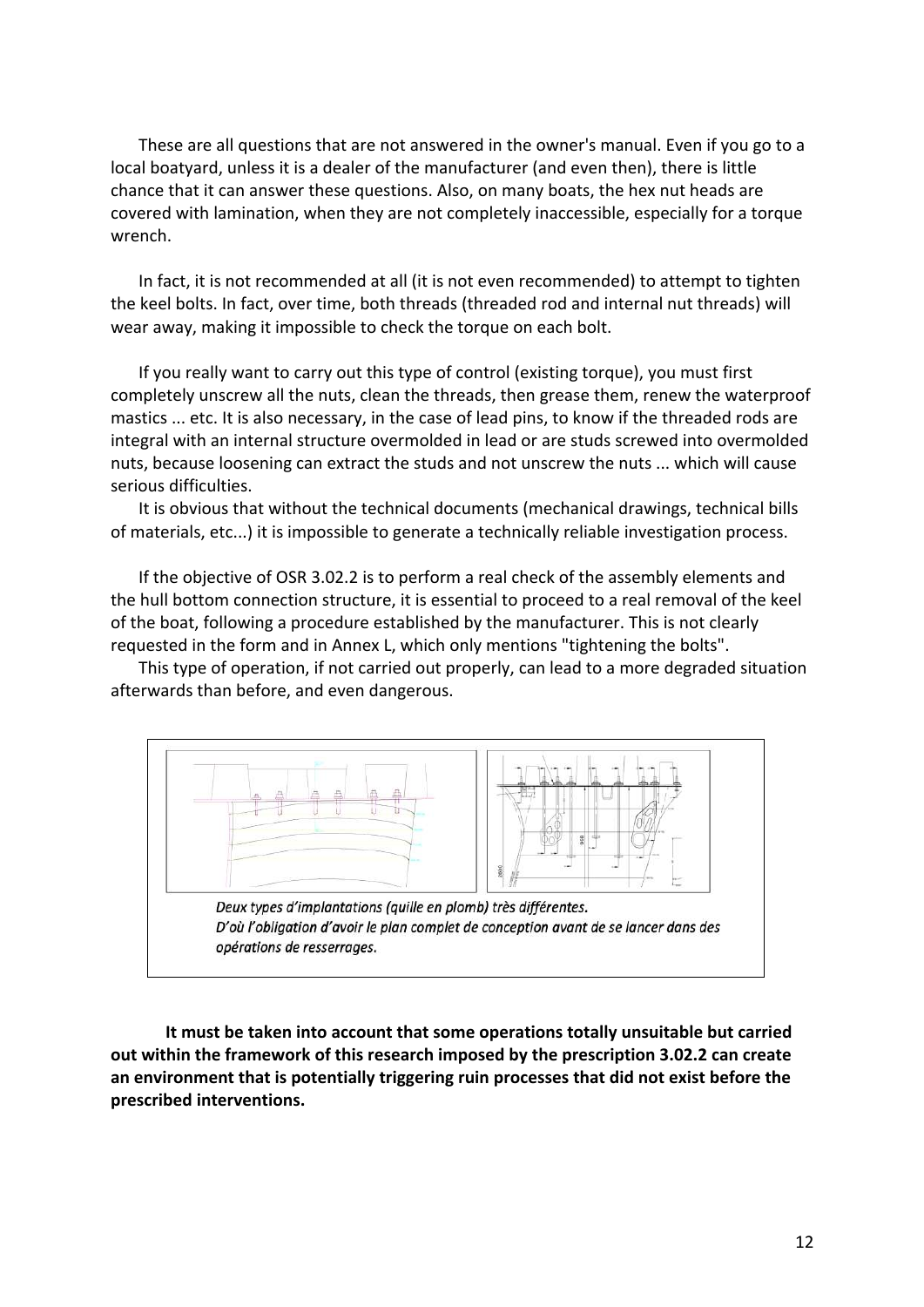## **6/ The relationship between space-time and the use of the boat**

As explained in the previous paragraph, this prescription (3.02.2) suffers from a method of expertise that is based exclusively on the external vision of the assembly.

From this vision, the operator draws a diagnosis which is not very reliable because of the nature of the type of potential ruin which is sought.

Finally, both the expertise and the diagnosis are carried out without the operator knowing the nature of the technical design of the assembly and the assembled elements.

Then this prescription, by listing the actions to be carried out, appears to be very generalist, almost universal and totally independent of factors of scale and temporality.

- This requirement should apply to a 9m boat (3.2 T displacement) equipped with a basic cast iron keel of 1 T and a draft of 1.70 m as well as to a 20 m boat (10 T) and 4.50 draft, 4 T bulb and a canting keel. While everything, by the effect of scale, differentiates these two boats. Just the visual access to the interface (exterior) to be inspected is very different. In the first case, this is normally done on the boat park, in the second case, a scaffold or a self-contained gondola is required.
- This requirement must be applied on a fixed periodicity of 24 months, without taking into account the navigation (number of cycles and possible incidents) that will have been actually carried out. This distorts the validity of the inspection since the potential causalities that could lead to the ruin of the assembly depend on the actual navigation time and the incidents. After a 26,000 mile round the world race, the risk of fatigue is greater than after a season of racing in Europe, even if it is intensive (4,000 miles with transport over a year, that is 20 to 25 days at sea).
- One element is missing in this prescription, it is the log book which represents the "space-time / sailing conditions" element of the boat. Imposing a periodicity of 24 months between two inspections only makes sense if a record of the findings exists and remains accessible and also if the inspectors have the same level of training.
- This prescription, by its current decision-making organization, does not bring any certainty as to the seaworthiness of the boat, which is however the objective, since it is initiated in order to see if the boat is in a condition to participate in the race for which it is registered. I remind you that this inspection is not a mandatory technical control for all boats but an inspection before participating in one or more offshore regattas, since this document is valid for 24 months.

In fact, the prescription lists a large number of actions to be carried out, the vast majority of which are technically impossible to carry out without complex operations and significant means, and also asks that a simple "technical" note be written (see Annex 1) on what has been observed. It is surprising that this note specifies in conclusion: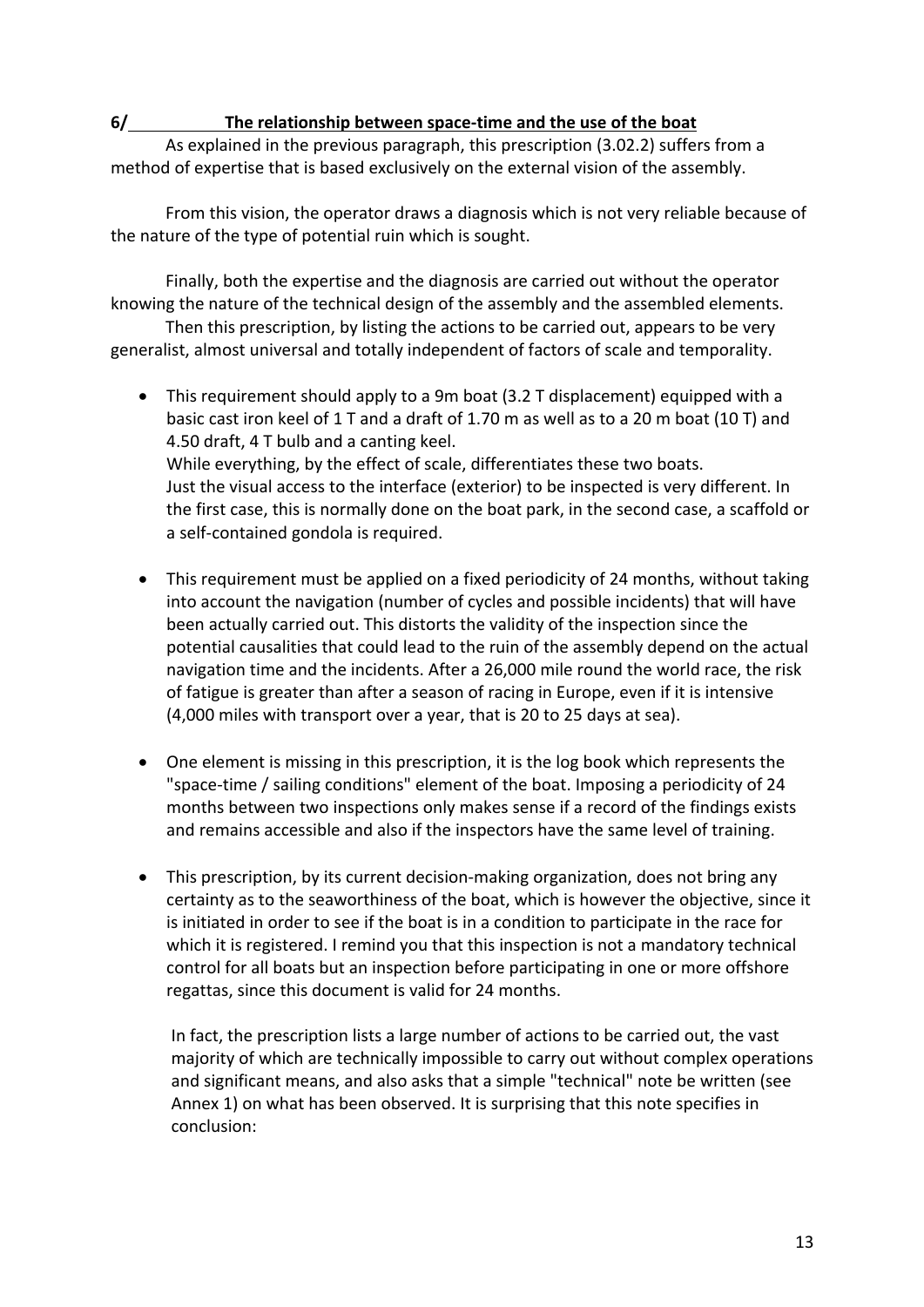« *This visual inspection was conducted to observe and report on any notable visible indications that may compromise the structural integrity of the boat's keel and rudder. It does not guarantee that the boat is seaworthy or that the Owner has repaired any problems noted.»*

This note is, a priori, presented by the owner in his registration file as he does for his certificate of measurement or conformity to a Class.

## **The question that then emerges is the following:**

What to do with this inspection form (which is not a control), which, according to the text of the OSR 3.02.2 seems very precise technically, and above all, what decision will eventually be taken by the organizer, the race director...?

It should be noted that Annex L of this requirement 3.02.2, imperatively details the actions that the authorized person must carry out. It is a "check list". But above all, the operator must note his conclusions opposite each action.

|                         | The following checks may be completed with boat in the water:                                                                                           |                    |
|-------------------------|---------------------------------------------------------------------------------------------------------------------------------------------------------|--------------------|
| Item:                   | Action:                                                                                                                                                 | Inspector's Notes: |
| <b>Keel Bolts</b>       | Check for excessive corrosion.                                                                                                                          |                    |
|                         | Torque to manufacturer's specs.                                                                                                                         |                    |
| Internal Hull Structure | Check for signs of structural failure<br>and/or laminate separation especially in<br>area around keel structure, keel floor<br>and other stress points. |                    |

What does "excessive corrosion" mean, where is the line between acceptable and excessive corrosion? We are entering a fuzzy area.

When we see (opposite) a canting keel sail during machining operations, we can reasonably question the validity of the findings of a visual inspection when the keel is assembled on the boat.



# **6/ Inspection of the rudder and control systems**

For the purposes of rule 3.02.2, this is in principle the most easily achievable inspection (without taking into account the cost and resources required to carry out the operation, which obviously depends on the size of the boat).

The mechanical stresses acting on the rudder (or rudders) are almost exclusively those affecting the rudder stock in alternating bending, stresses which are closely related to the risk of ruin by cyclic fatigue. In fact, for more than 40 years, rudders have been of the suspended type (quite rarely installed on the transom), which exposes them to this type of stress.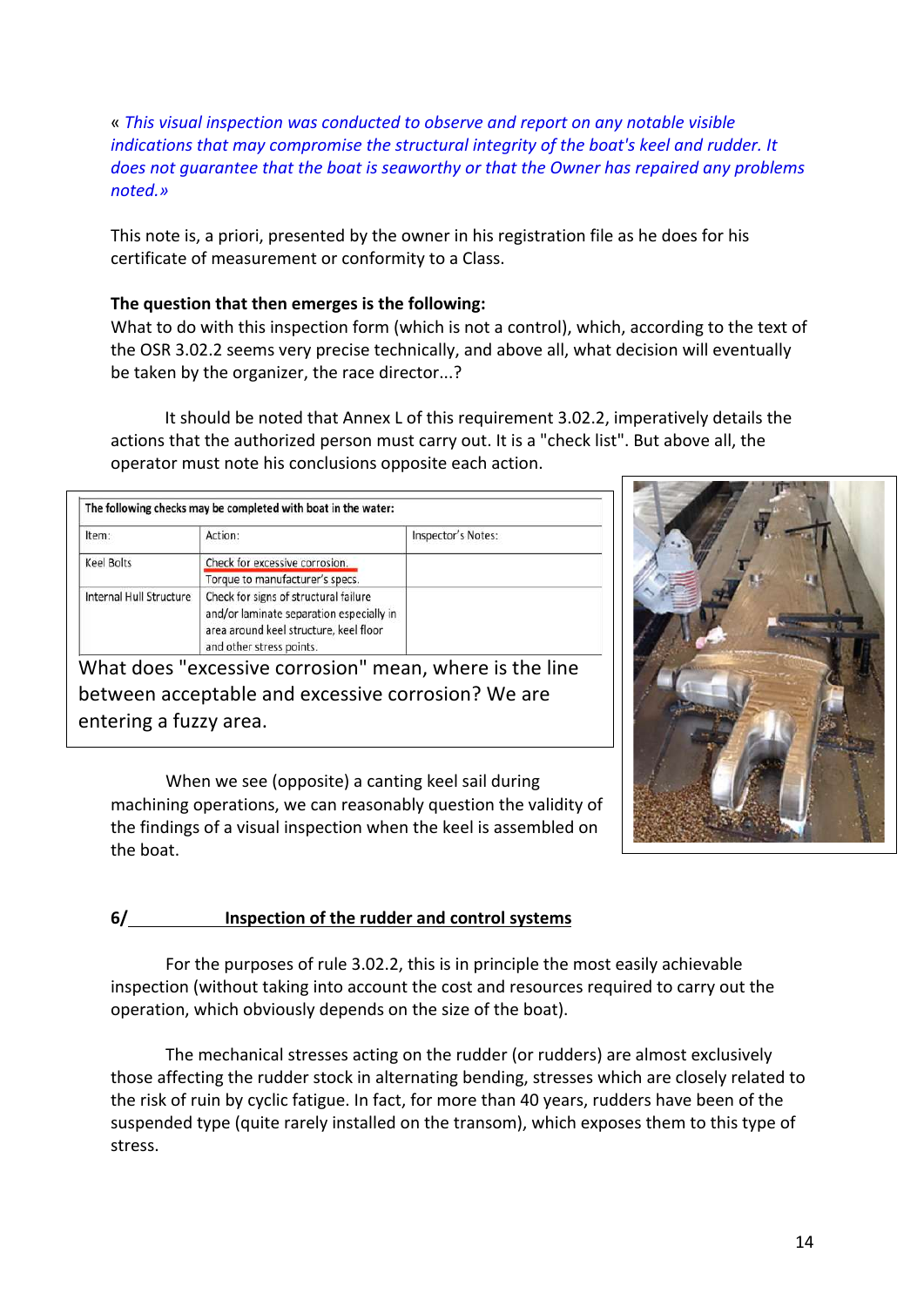Thus the inspection will focus on the search for fatigue cracks in the area of the rudder stock exit at the bearing. This inspection requires that the rudder stock be "lowered" (after disconnecting the control systems) when the boat is dry, without removing the entire rudder from the boat. The upper bearing area may be excluded from this inspection.

The most effective basic technique is local dye penetrant testing of the rudder shaft in the area near the hull bearing.



But here again the knowledge:

o Of the number of cycles related to mechanical stresses,

o The design of the rudder,

o the material of the rudder stock,

These are the essential parameters that the inspector must know in order to draw up his conclusions.

Thus, in this OSR 3.02.2 prescription, we always come back to :

- Ignoring what I will call "the time horizon" which is the basis of all operations of monitoring and aging of a mechanical assembly solicited in a cyclic way.
- Do not correlate the type of boat and its use with the idea of inspection of this type.
- Impose a bi-annual inspection, which will result in a "certificate" without technical value.

# **7/ Conclusion**

The boats put on the market since more than forty years are more and more reliable and safe. This is true for cruising boats and for those used in offshore regattas.

That leaves the boats, let's say for "regatta" use in "professional" circuits.

This is where the hinge between the "basic" use of the standard owner (CE boat) and that of boats where optimization, innovation in terms of design can result in technological risks amplified by sailing in complicated areas.

Very often these types of boats belong to well-structured classes (IMOCA, CLASS 40, FAST 40, MAXI, Mini-Maxi, Mini 6.50 etc.).

If we want to manage these risks, we must work with the classes. Indeed, their loading cases are clearly superior to those of "basic" boats, even if they are used in offshore races, even transatlantic ones.

We think that this 3.02.2 prescription will quickly become a biannual "paying formality", which will not bring any additional safety to the "basic" boats and also to those that can be classified as "high performance".

But we must not forget that the application of this rule OBVIOUSLY imposes that someone or some entity (Organizer, Race Committee, Jury, ... etc...) decides on the participation OR the non-participation of the boat in a regatta...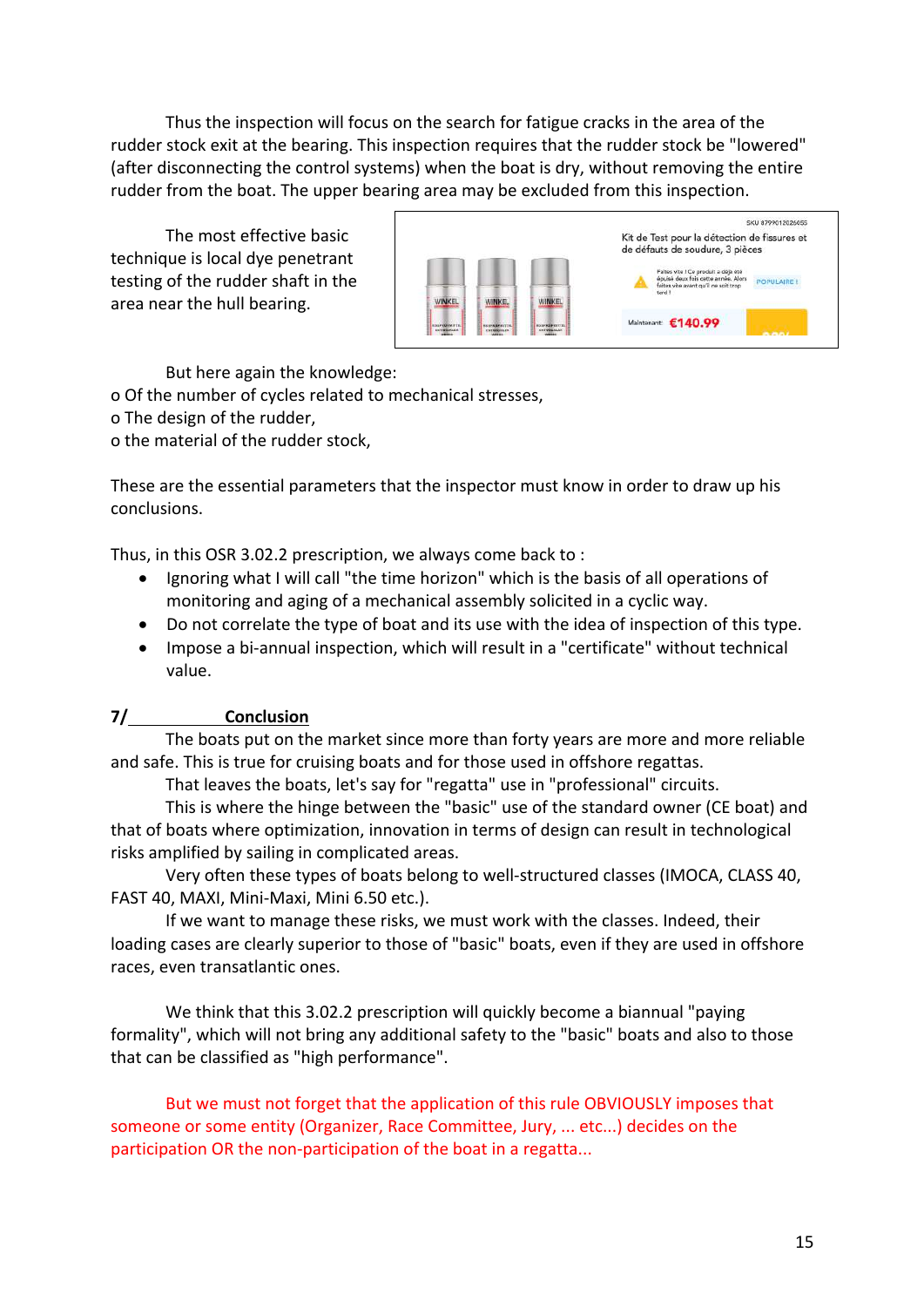The responsibility of the decision maker will be engaged, whatever is written in the race documents to avoid a possible responsibility (Special Reg, Notice of Race... etc...), especially if by misfortune the debate moves to the Penal one since this rule 3.02.2 seems to supplant the rule 1.02 (Responsibility of the owner on the state of his boat described in the OSR rule 1.02 Responsibility of the Person in charge of the boat).

**Jean SANS / Hubert SCHAFF** (09/04/2022)

## **ANNEXE 1 Commentaires possible sur les actions décrites dans l'ANNEXE L de la 3.02.2**

| <b>ACTIONS</b>                                                    | <b>VISIBILITY</b>         | <b>DIAGNOSIS POSSIBLE?</b> |
|-------------------------------------------------------------------|---------------------------|----------------------------|
|                                                                   | <b>Or Comments</b>        | Y/N                        |
| The inspection of the structure of a boat must be done            |                           |                            |
| by a qualified person,                                            |                           |                            |
| Inside and outside                                                | Possible                  |                            |
|                                                                   |                           |                            |
| Owner's Manual for the specific boat                              | Very succinct document    | Very limited or            |
|                                                                   | technically               | impossible                 |
| The type of keel                                                  |                           |                            |
| Inspect in detail any high load areas<br>٠                        | Impossible without        | None                       |
|                                                                   | blueprint                 |                            |
| <b>Keel attachment</b><br>$\circ$                                 | Very limited to poor      | <b>Extremely limited</b>   |
| <b>Keel sole</b><br>$\circ$                                       | <b>NO</b>                 | <b>NO</b>                  |
|                                                                   |                           |                            |
| Pay particular attention to prior repairs, especially after       | No knowledge of the life  |                            |
| a grounding.                                                      | history of the boat       | None                       |
|                                                                   |                           |                            |
| <b>Internal inspection:</b> Check the bearing plates, bolting     |                           | No serious diagnosis       |
| devices, sump area and keel sole for signs of cracking,           | Very limited visibility,  | possible                   |
| weakening or delamination.                                        | possibly none.            |                            |
|                                                                   |                           |                            |
| Lead or lead alloy keels may require tightening of bolts          | Tightening not            |                            |
| to ISO                                                            | recommended.              | No diagnosis possible      |
|                                                                   | Tightening can generate   |                            |
|                                                                   | causes of ruin            |                            |
| Check that the bolt holes are not "ovalized                       | No visibility             | Aberrant action            |
| Visually inspect the supporting structure for                     |                           |                            |
| disbondment.                                                      | Aberrant action           | No diagnosis               |
|                                                                   |                           |                            |
| <b>External inspection:</b> Check for signs of stress cracks (not |                           |                            |
| gelcoat cracks) around the keel to hull attachments               | Gelcoat cracks do not     | No reliable diagnosis      |
|                                                                   | mean "cracks" in the hull | possible                   |
|                                                                   |                           |                            |
|                                                                   |                           |                            |
| Movement or opening around the keel/hull interface                |                           |                            |
| that could allow water ingress                                    | Not both actions at the   | What diagnosis to          |
|                                                                   | same time                 | make?                      |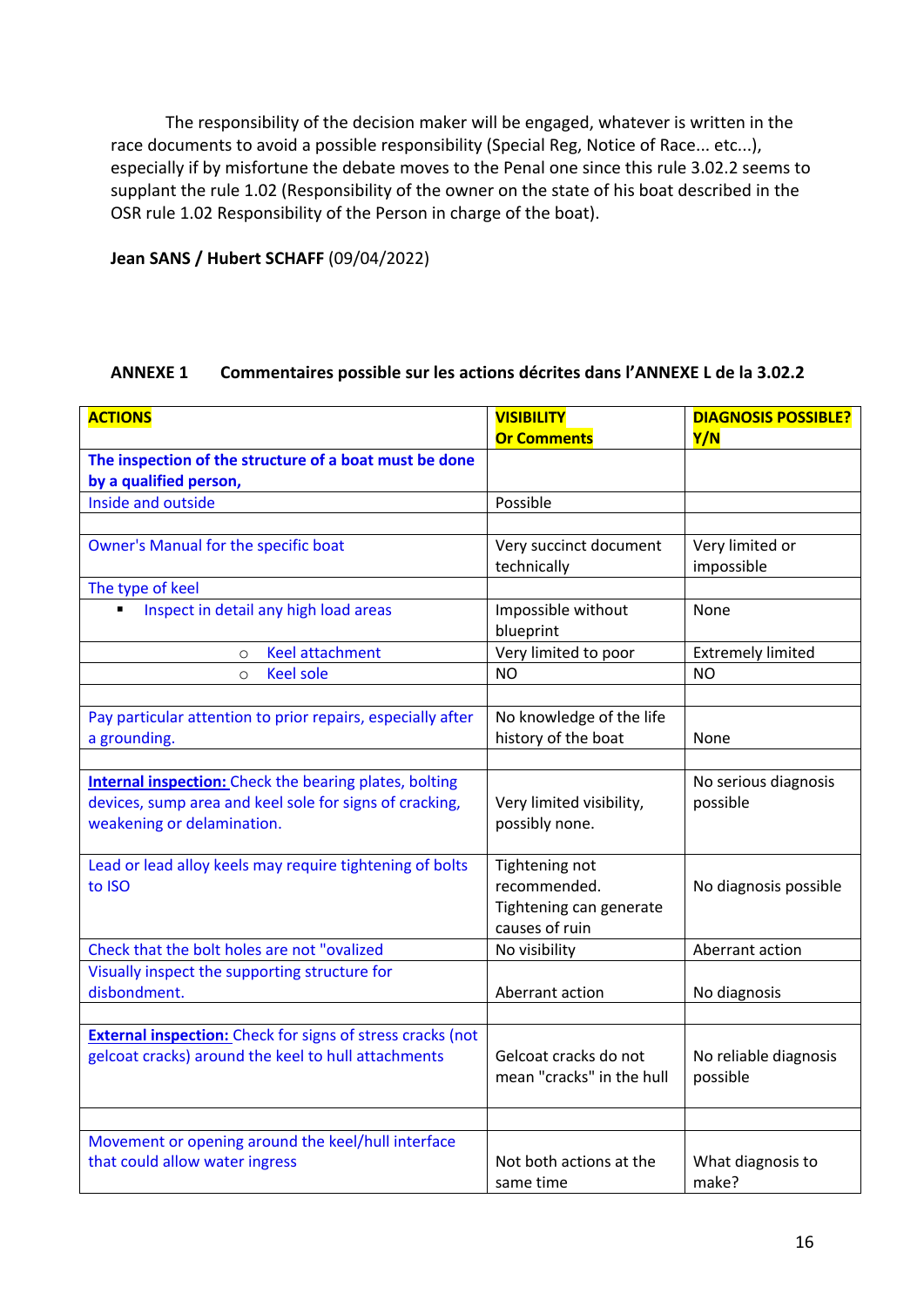| Consequential corrosion of the keel bolt                                             | Visible, but what does<br>"consequential" mean?    | What diagnosis can be<br>deduced from this?<br>Is it absolutely<br>prohibitive? |
|--------------------------------------------------------------------------------------|----------------------------------------------------|---------------------------------------------------------------------------------|
|                                                                                      | Action that can be taken                           |                                                                                 |
| If in doubt, sand the bottom paint/gelcoat to identify<br>the depth of the crack     |                                                    | Who is repairing after<br>the inspection?                                       |
|                                                                                      |                                                    |                                                                                 |
| Check the deflection of the keel tip to ensure                                       | On COMANCHE (6.80m                                 | Visual diagnosis                                                                |
| immediate return and no concomitant internal                                         | draft), WILD OATS XI,                              | impossible                                                                      |
| movement in the keel bottom                                                          | Etc?                                               |                                                                                 |
|                                                                                      |                                                    |                                                                                 |
| Visually check the zones of strong constraint, in                                    | Where are these                                    |                                                                                 |
| particular around the zones of front and back fixing of<br>the keel                  | areas located?                                     | Aberrant instruction.                                                           |
|                                                                                      |                                                    |                                                                                 |
| Lift and rotate the keels                                                            |                                                    |                                                                                 |
| Check that there are no significant stress cracks in the                             | No visibility (ashore:                             |                                                                                 |
| structure around the pins supporting the keel                                        | fairing. afloat:                                   | No diagnosis possible                                                           |
|                                                                                      | underwater)                                        |                                                                                 |
| Check for heavy corrosion on the shafts, bearings and                                | What is a lot of                                   |                                                                                 |
| supporting metal structure.                                                          | corrosion?                                         | Access impossible                                                               |
|                                                                                      | Shafts, bearings?                                  | without removing the                                                            |
|                                                                                      |                                                    | canting keel.                                                                   |
| <b>Steering systems</b>                                                              |                                                    |                                                                                 |
| Rudder(s).                                                                           |                                                    |                                                                                 |
| Check for damage or stress cracks in the bearing area                                |                                                    |                                                                                 |
|                                                                                      | Remove rudder(s)                                   | Carry out tests to find                                                         |
|                                                                                      |                                                    | cracks                                                                          |
|                                                                                      |                                                    |                                                                                 |
| Vérifier l'intégrité de l'arbre et des pales du gouvernail                           | Visually?                                          | Subjective diagnosis                                                            |
|                                                                                      |                                                    |                                                                                 |
| Effectuer un essai de flexion de l'extrémité pour déceler<br>tout mouvement excessif | Test possible, BUT which<br>range of deflection do | Very subjective<br>diagnosis.                                                   |
|                                                                                      | they accept?                                       |                                                                                 |